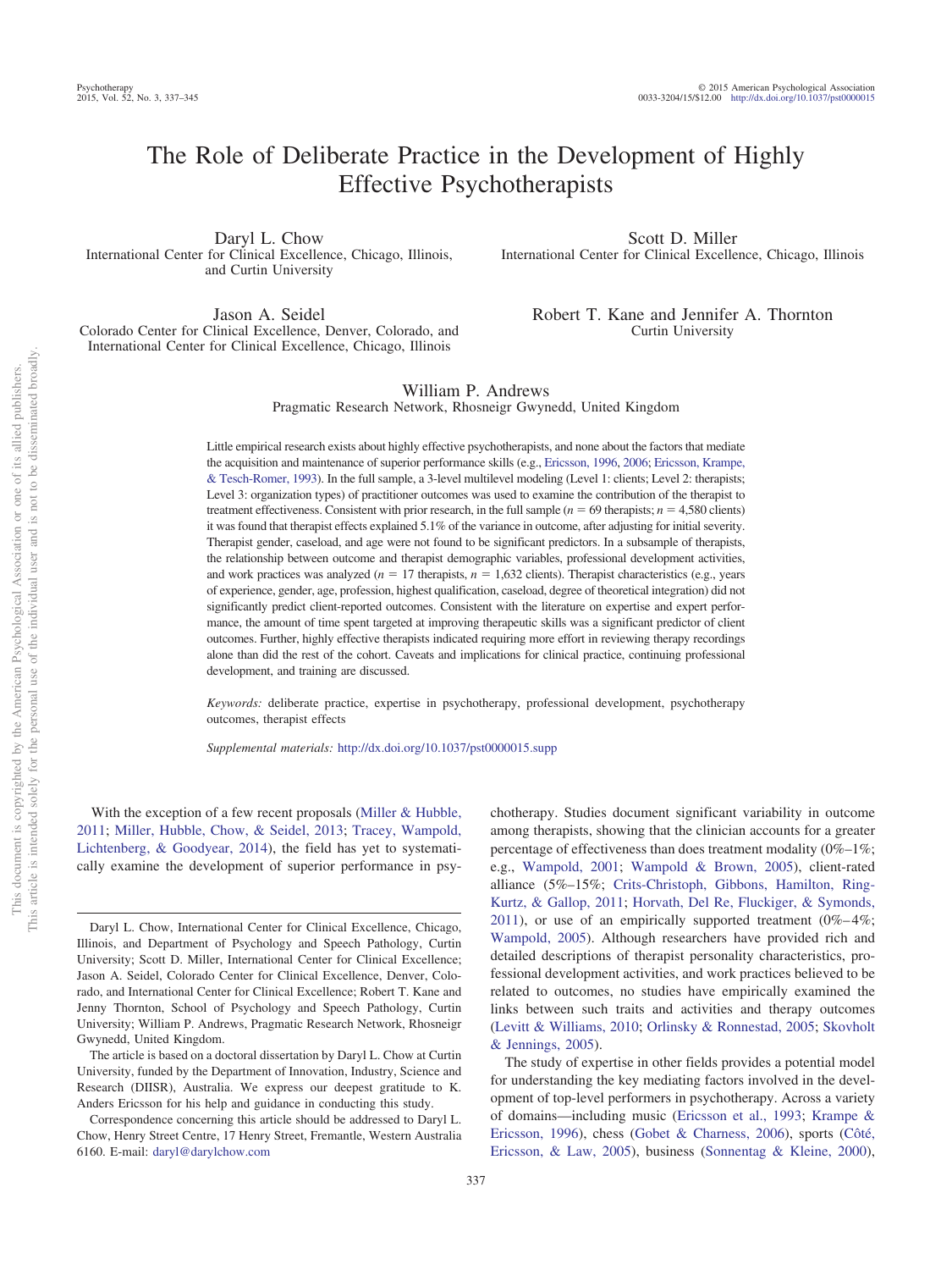and medicine and surgery [\(Norman, Eva, Brooks, & Hamstra,](#page-8-11) [2006\)](#page-8-11)—researchers have found that engagement in extended, deliberate practice facilitates incremental development resulting in superior performance.

*Deliberate practice* (DP) is a highly specialized process. According to [Ericsson and Lehmann \(1996\),](#page-7-7) it is defined as "individualized training activities especially designed . . . to improve specific aspects of an individual's performance through repetition and successive refinement" (pp. 278 –279). Available evidence makes this clear: Experience involving the routine and proficient execution of skills associated with a particular performance domain is not enough to lead to improvement. To be effective, DP must be focused on achieving specific targets just beyond a performer's current abilities, guided by the conscious monitoring of outcomes, and carried out over extended periods of time. Studies show that engagement in DP not only facilitates the development of superior performance but is also crucial for its maintenance. For example, not only is engaging in DP at the early skills-acquisition phase important, but it continues to be essential for older expert pianists to maintain their level of performance [\(Krampe & Eric](#page-8-9)[sson, 1996\)](#page-8-9). However, less is known about DP in psychotherapy.

Accordingly, the present study sought to determine whether DP accounted for the development of superior performance by examining the link between the nature and amount of time spent in efforts to improve performance and individual clinician outcomes aggregated over time. First, therapist effectiveness on the basis of actual client outcomes was determined after adjusting for initial severity. Next, the relationship between outcomes and time spent by therapists in DP (e.g., solitary practice aimed at improving therapeutic engagement) was determined. Finally, the specific nature of DP activities was explored, as was their relationship to differences in outcomes among more effective therapists.

# **Method**

# **Participants**

**Therapists.** Participants were psychotherapists, psychologists, social workers, marriage and family therapists, and counselors practicing independently within the Human Givens Institute Practice Research Network  $(HGIPRN)^1$  in the United Kingdom. To be eligible for inclusion, practitioners had to have a caseload of 10 or more clients. Similar to other naturalistic outcome studies (e.g., [Clark et al., 2009\)](#page-7-8), each client attended a minimum of two sessions.

On the basis of inclusion criteria, the final sample consisted of 4,580 clients working with 69 therapists from 45 organizations. To ensure independence at the organizational level (several practiced at more than one organization), organizations were partitioned into six conceptually distinct types. Nine out of the 69 therapists were working in more than one type of organization. For the purposes of analysis, each of these nine therapists was coded with a primary organization type on the basis of where he or she had treated the largest number of clients. The mean caseload of each therapist (treating clients with at least two sessions) was  $66.38$  clients ( $SD =$ 70.03,  $Mdn = 40.00$ , minimum = 10, maximum = 335). There were 28 (40.6%) male therapists and 38 (55.1%) female therapists (three therapists were unspecified). The majority (52.2%) were between the ages of 41 and 55 years. In terms of organization, the

majority worked in the voluntary sector (42%), followed by independent practice (39.1%), primary care (National Health Service [NHS]; 8.7%), secondary care (NHS; 4.3%), insurance based (2.9%), and occupational health and counseling settings (2.9%).

In the subsample, 17 of the 69 original therapists voluntarily completed an online questionnaire about their professional development and work practices [\(Chow, 2014\)](#page-7-9). Mean therapist caseload in this group was  $94.24$  (*SD* = 97.40, *Mdn* = 46.00; minimum = 10, maximum = 335), and they had an average of 8.45 ( $SD =$ 5.24) years of experience. Briefly, 52.9% of the therapists were male, the majority of them (64.7%) were between the ages of 41 and 55 years, 58.8% were working in a private setting, and 52.9% were practicing as professional psychotherapists.

**Clients.** Only data from clients who were at least 18 years of age were included. In the full sample, the mean age for the 4,580 clients was  $40.04$  years  $(Mdn = 40.00, SD = 12.86)$ ; 2,999  $(65.5%)$  were female, and 1,580 (34.5%) were male (one client's gender was left unspecified), and the majority self-identified as White (66.2%). In terms of ethnicity, the majority was White (90.1%), followed by Asian (1.6%), Black (African, Caribbean, other Black, or Black British; 0.6%), other (0.6%), and mixed ethnicity (0.1%); 20.8% did not state an ethnicity. Consistent with most treatment settings, the majority of clients presented with concerns relating to anxiety  $(n = 3,670; 74.90\%)$  and depression  $(n = 2,690; 59.58\%)$ . The average number of sessions attended was  $4.72$  (*SD* = 3.83). A total of 2,503 clients (54.7%) had a planned termination (i.e., mutual agreement between client and therapist) with their therapist, 947 clients (20.7%) indicated an unplanned termination (i.e., client stopping therapy abruptly), and 1,130 clients (24.7%) did not indicate a planned or unplanned termination. A total of 3,632 out of 4,580 clients (79.3%) provided information about the use of medication, and 1,659 (36.2%) of these were prescribed a psychotropic medication.

In the subsample, data from 1,632 clients were included. The mean age for these clients was  $40.19$  years ( $Mdn = 40.00$ ,  $SD =$ 13.20), of which 985 (60.4%) were female and 646 (39.6%) male, and the majority (83.5%) were White. Gender was not specified for one of the clients. Anxiety  $(n = 1,357; 57.41\%)$  was the major presenting complaint, followed by depression  $(n = 1,234;$ 49.69%).

The average number of sessions attended was  $3.89$  (*SD* = 2.57). A total of 1,087 clients (66.6%) had a planned termination with their therapist, 265 clients (16.2%) indicated an unplanned termination, and 207 clients (12.7%) did not indicate a planned or unplanned termination.

#### **Measures**

**Clinical Outcomes in Routine Evaluation.** Clients completed the 10-item version of the Clinical Outcomes in Routine Evaluation-Outcome Measure (CORE-OM; [Connell & Barkham,](#page-7-10) [2007;](#page-7-10) [Evans et al., 2000\)](#page-7-11). The CORE-10 is a 10-item questionnaire that assesses symptoms (anxiety, depression, physical problems, trauma), functioning (general functioning, close relationships, social relationships), and risk (risk to self, risk to others). Items are scored using a 0-4 Likert-type response format (ranging from *not* 

<sup>&</sup>lt;sup>1</sup> For further details about HGIPRN, see [Andrews, Wislocki, Short,](#page-7-12) [Chow, and Minami \(2013\).](#page-7-12)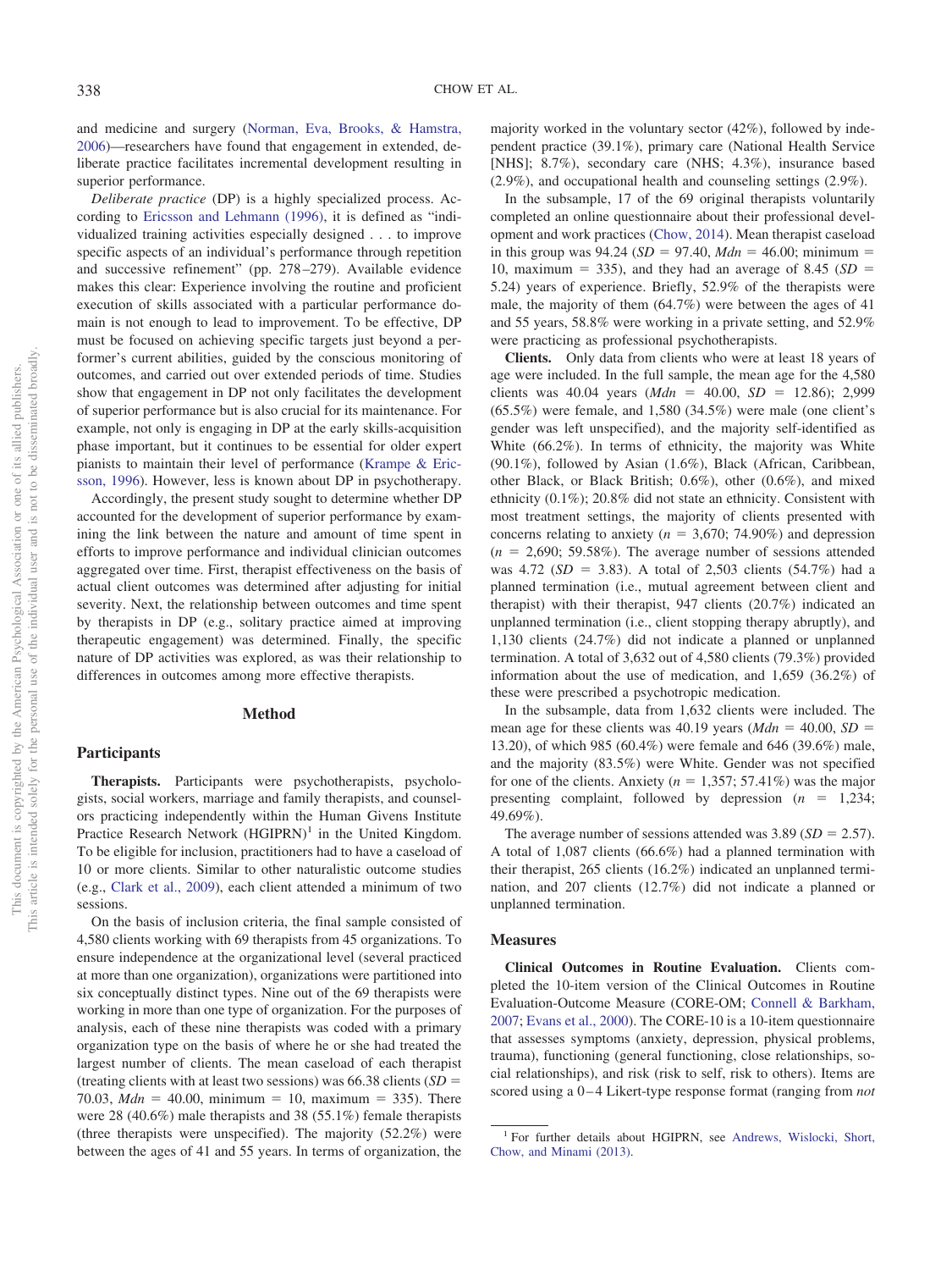*at all* to *most or all of the time*) for the past week. The recommended cutoff between clinical and nonclinical populations is 10, with higher scores indicating more distress [\(Connell & Barkham,](#page-7-10) [2007\)](#page-7-10). Internal consistency ( $\alpha = .94$ ) and 1-week test–retest reliability for the measure (Spearman's  $\rho = .90$  [\[Evans et al.,](#page-7-13) [2002\]](#page-7-13)) are both high. Total scores for the longer version (34 items) and this shorter form  $(10$  items) are highly correlated  $(r = .94)$ and, when used to assess outcome, have been shown to result in similar overall effect sizes [\(Andrews et al., 2013\)](#page-7-12). The current study's average effect size  $(d = 1.22)$  is equivalent to those found in past naturalistic outcome studies based on the same outcome measure, CORE-OM (e.g., [Clark et al., 2009;](#page-7-8)  $d = 1.09$  for two treatment sites combined). Consistent with its length, internal consistency for this sample was somewhat lower than that for the longer version ( $\alpha = .83$ ) but still in the acceptable range ( $\alpha = .82$ ).

**Retrospective Analysis of Psychotherapists' Involvement in Deliberate Practice.** Retrospective Analysis of Psychotherapists' Involvement in Deliberate Practice (RAPIDPractice) is a survey instrument specifically designed to assess the amount of time a clinician spends in activities aimed at improving therapeutic performance. Items were developed from both a systematic review of the literature on DP and its research methodologies (e.g., [Côte](#page-7-6) [et al., 2005;](#page-7-6) [Ericsson et al., 1993\)](#page-7-2) and consultation with K. Anders Ericsson, a leading researcher on expert performance [\(Ericsson,](#page-7-0) [1996,](#page-7-0) [2004,](#page-7-14) [2006;](#page-7-1) [Ericsson et al., 1993\)](#page-7-2). RAPIDpractice contains 32 items, seven of which seek information regarding professional background, including gender identification, age, discipline, training, certification, years of clinical experience, and theoretical orientation. The remaining items capture the amount of time therapists spend in practice outside of work aimed at improving therapeutic skills. In this section, respondents were asked to rate (a) the frequency with which they engaged in 25 activities (the amount of time spent in the last typical work month), (b) the confidence they had in their frequency rating from 0 (*not at all confident in my time estimate*) to 10 (*highly confident in my time estimate*), (c) the relevance of the particular activity to their improving clinical skills from 0 (*not at all relevant*) to 10 (*highly relevant*), and (d) the cognitive effort required for engaging in the activity from 0 (*no effort exerted at all*) to 10 (*highest possible effort exerted*; [Chow & Miller, 2012\)](#page-7-15).

# **Procedure**

Over a 4-year period, data were gathered from practitioners who routinely administered a standardized outcome measure as part of their treatment services [\(Andrews et al., 2013\)](#page-7-12). Therapists from the full sample were invited to participate in assessing the relationship between practitioner characteristics, work activities, and engagement in professional development and DP. In this instance, data were gathered via an online questionnaire (cf. [Chow, 2014\)](#page-7-9).

#### **Data Analyses**

In the full sample, multilevel modeling (MLM) was implemented through SPSS's linear mixed model procedure (SPSS Version 19). Model parameters were estimated with maximum likelihood. All noncategorical explanatory variables were grandmean centered to facilitate interpretation of the intercept [\(Rauden](#page-8-12)[bush & Bryk, 2002\)](#page-8-12).

Data from the subsample on DP were analyzed with a series of generalized linear mixed models (GLMMs). The GLMM is an attempt to overcome the limitations of classic least squares regression procedures [\(McCulloch, Searle, & Neuhaus, 2008\)](#page-8-13). The GLMM can handle several types of nonnormal outcome variables and accommodate a mixture of fixed and random effects. After controlling for intratherapist and intraorganization-type dependencies, relationships between severity-adjusted client outcome and each of the conceptually distinct groups of therapist explanatory variables were examined. The fixed effects were the initial (pretest) CORE score and the therapist variables described later. The final (posttest) CORE score provided the outcome variable. Following the GLMM analyses, descriptive statistics were computed using standard statistical procedures (analysis of variance, onesample *t* test, correlation) to further investigate the relationships between therapist explanatory variables and client outcomes.

In all, there were seven therapist variables: specifically, three therapist characteristics (demographics, caseload, and degree of theoretical integration), time spent on DP, and time spent in three DP subdomain activities (see [Table 1\)](#page-3-0). Prior to the primary analyses, the relationship between each of the seven predictors and the adjusted client outcome was examined with a separate GLMM. The aim of these analyses was to identify any predictors not related to the adjusted client outcome, and these were dropped from all subsequent analyses to avoid suppressor effects [\(MacKinnon,](#page-8-14) [Krull, & Lockwood, 2000\)](#page-8-14). The remaining therapist variables and adjusted client outcomes were analyzed with one or more GLMMs. Bonferronni adjustments were made to test alpha levels within each of the analytical groups in accordance with the number of GLMMs that were tested within a given group.

# **Results**

## **Full Sample**

To analyze the between-therapist variability in client outcome for the first study, an unconditional model (i.e., no predictors) was first introduced in the analysis. The results from the three-level multilevel model revealed that the intraclass correlation of therapist effects for the CORE was  $5.35\%$   $(3.193/[3.193 + 56.514] =$ 0.0535; Wald  $Z = 3.84$ ,  $p < .001$ ). Next, an adjustment of clients' initial severity of functioning (i.e., pretest score added as a covariate) was conducted, which served as a base model for comparison with subsequent models. This resulted in the therapist effects for the CORE accounting for 5.10% of the total variance in client outcomes  $(2.4262/[2.4262 + 45.206] = 0.0510$ ; Wald  $Z = 3.84$ ,  $p < .001$ ). A significant percentage of therapist variability was still unexplained, so the three-level model was retained for all subsequent analyses. There were no significant differences in adjusted client outcomes across the treatment organization types, *F*(3,  $12) = 0.49$ ,  $p = .695$ . In addition, no other client or therapist variables reduced the percentage of variance in outcome attributed to therapists (the results are available as an appendix in the online supplemental materials).

## **Comparing Therapists' Performance**

Therapists were grouped into quartiles on the basis of their outcomes to facilitate a closer examination of performance differ-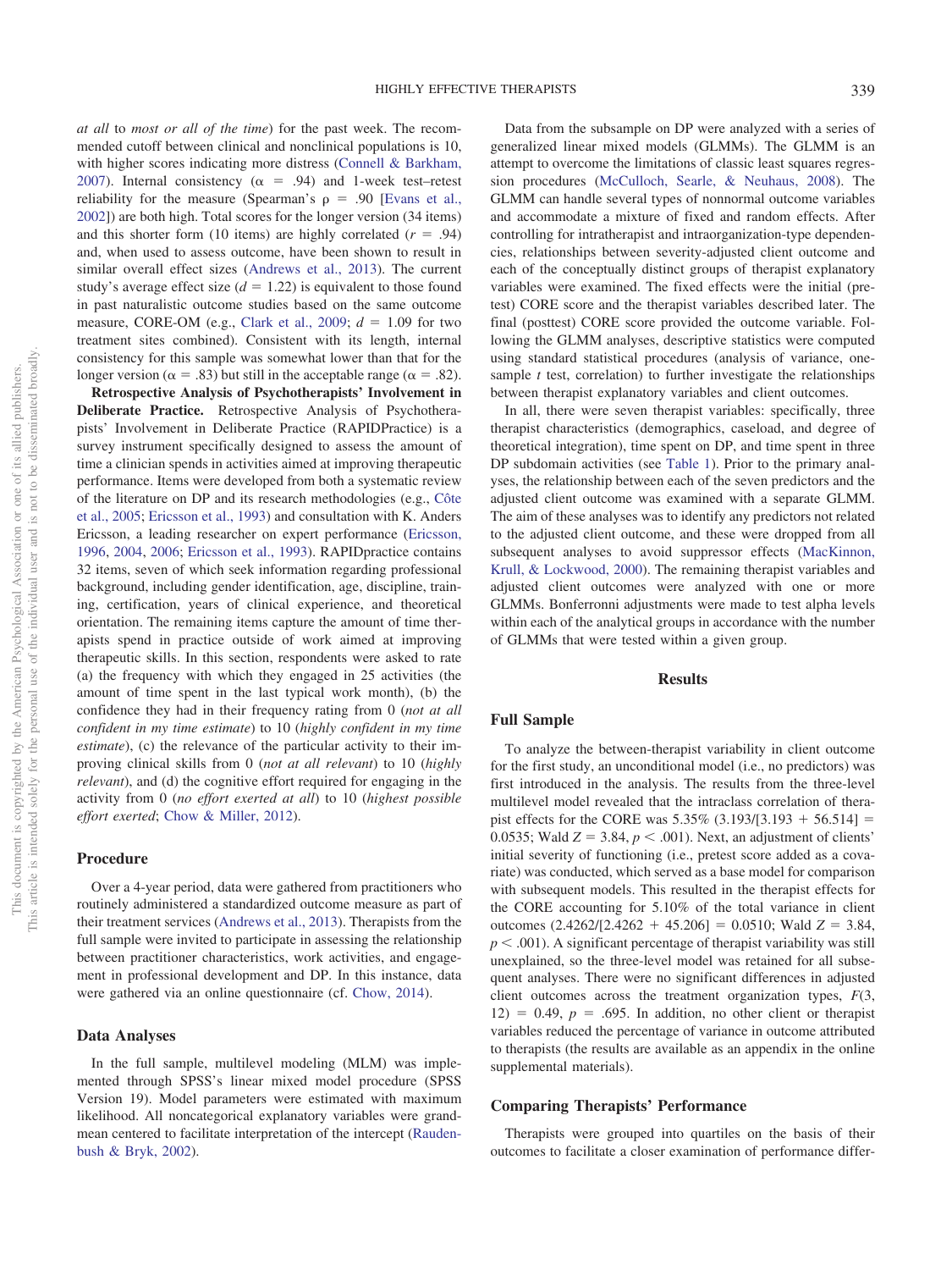#### 340 CHOW ET AL.

<span id="page-3-0"></span>Table 1

|                          |  |  | Mean Relevance and Cognitive Effort Ratings for 20 Therapy-Related and Five Nontherapy-Related Activities for |  |  |  |
|--------------------------|--|--|---------------------------------------------------------------------------------------------------------------|--|--|--|
| Participating Therapists |  |  |                                                                                                               |  |  |  |

|                                                                                                                   |                  | Relevance |      | Cognitive<br>effort |      |
|-------------------------------------------------------------------------------------------------------------------|------------------|-----------|------|---------------------|------|
| Activity                                                                                                          | $\boldsymbol{n}$ | M         | SD   | $\boldsymbol{M}$    | SD   |
| 1. General clinical supervision as a supervisee (without review of audiovisual recordings of sessions)            | 13               | 6.92      | 2.63 | 7.46                | 2.63 |
| 2. Clinical supervision as a supervisee (with review of audiovisual recordings of sessions)                       | 10               | 4.10      | 3.93 | 5.30                | 4.60 |
| 3. Clinical supervision as a supervisee (review of difficult/challenging cases and/or cases with nil improvement) | 12               | 7.67      | 2.77 | 8.00 H              | 2.76 |
| 4. Live supervision provided during sessions (e.g., supervisor as cotherapist, one-way mirror/reflecting team)    | 10               | 3.40 L    | 4.01 | 5.80                | 5.01 |
| 5. Reading of journals pertaining to psychotherapy and counseling                                                 | 14               | 7.21      | 1.67 | 6.71                | 1.68 |
| 6. Reading/rereading core counseling materials                                                                    | 11               | 6.55      | 3.24 | 6.00                | 2.79 |
| 7. Focused learning in specific model(s) of psychotherapy                                                         | 11               | 7.27      | 2.87 | 7.45                | 2.98 |
| 8. Reviewing therapy recordings alone                                                                             | 10               | 4.00      | 3.71 | 4.40                | 3.98 |
| 9. Reviewing therapy recordings with peers                                                                        | 10               | 4.30      | 3.83 | 4.50                | 4.04 |
| 10. Reviewing difficult/challenging cases alone                                                                   | 14               | 8.00H     | 2.77 | 7.43                | 2.59 |
| 11. Attending training workshops for specific models of therapy                                                   | 12               | 8.00H     | 2.17 | 8.25 H              | 1.96 |
| 12. Case discussion/conceptualization/formulation with a mentor/clinical supervisor                               | 12               | 6.25      | 3.49 | 6.50                | 3.26 |
| 13. Mentally running through and reflecting on the past sessions in your mind                                     | 15               | 8.20 H    | 2.65 | 7.13                | 2.30 |
| 14. Mentally running through and reflecting on what to do in future sessions                                      | 15               | 8.40 H    | 2.38 | 7.07                | 2.05 |
| 15. Writing down your reflections of previous sessions                                                            | 12               | 7.92      | 3.00 | 6.92                | 3.20 |
| 16. Writing down your plans for future sessions                                                                   | 13               | 7.00      | 2.89 | 6.15                | 2.97 |
| 17. Case discussion/conceptualization/formulation with peers                                                      | 12               | 6.67      | 2.64 | 6.75                | 2.45 |
| 18. Viewing master therapist videos, with the aim of developing specific therapeutic skills as a therapist        | 11               | 4.36      | 3.23 | 4.45                | 3.70 |
| 19. Reading case examples (e.g., narratives, transcripts, case studies)                                           | 12               | 4.33      | 3.23 | 4.92                | 3.40 |
| 20. Discussion of psychotherapy-related subjects with contemporaries/peers/mentors                                | 13               | 6.85      | 3.02 | 5.69                | 2.66 |
| 21. Tending to self-care activities and emotional needs                                                           | 13               | 7.31      | 2.29 | 4.85                | 3.58 |
| 22. Socializing                                                                                                   | 15               | 6.80      | 2.83 | 5.13                | 2.83 |
| 23. Exercising                                                                                                    | 15               | 6.27      | 3.63 | 4.40                | 3.68 |
| 24. Rest (e.g., naps in the day, going for a walk, engaging in a nontherapeutic activity that is enjoyable)       | 15               | 7.40      | 2.59 | 4.13                | 3.54 |
| 25. Others <sup>a</sup> (Please specify)                                                                          |                  | 5.00      | 4.00 | 5.57                | 4.43 |

*Note.* Grand means were 6.41 (relevance) and 6.04 (cognitive effort). Some therapists did not provide the rating of particular activities as they did not engage in the activity in question. H = significantly higher than the grand mean at  $p < .05$ ; L = significantly lower than the grand mean at  $p < .05$ .<br><sup>a</sup> These included musical activities, meditation, spiritual practices,

ences. Differences between the four groups of therapists on a variety of outcome variables are reported in [Table 2.](#page-4-0) Subsequent analyses used the full dimensional value of these therapist variables—that is, without grouping therapists into quartiles.

#### **Subsample: DP**

Four GLMM analyses were conducted for the effect of DP on outcomes: (a) time spent alone in DP, (b) time in solitary activities, (c) time in nonsolitary activities, and (d) time spent in nontherapeutic activities.2

The first variable, average number of hours per week spent alone in DP, was grand-mean centered and entered in the regression model. This was a significant predictor of the adjusted client outcomes ( $b = -0.016$ ,  $SE = 0.007$ ),  $t(1,549) = -2.09$ ,  $p = .037$ ,  $\eta^2$  = .003. In other words, a reduction in client distress was predicted by therapists who spent more time alone outside of work in DP activities. None of the other three predictors was significantly related to client outcomes ( $p_s$   $> .05$ ; see the supplemental materials).

To further examine the impact of this first variable, time spent alone on DP, the therapists from the top quartile were compared with the rest of the cohort. Of the original sample of 69 therapists, the 17 were ranked 1, 3, 5, 7, 8, 13, 14, 15, 22, 27, 29, 30, 31, 36, 43, 44, and 54 in terms of client outcomes. As can be seen in [Figure 1,](#page-4-1) on average, the top quartile group of therapists invested about 2.81 times more time on DP alone in a typical work week than did the rest of the therapists.

Along with the amount of time spent for each of the 20 domainspecific and five nontherapy-related activities, each respondent was asked to rate the following on a Likert-type scale: (a) the relevance of the item to improving effectiveness and (b) the cognitive effort required to engage in the activity (with 0 representing *not at all relevant*/*no effort extended* and 10 representing *highly relevant/highest possible effort exerted*). The relevance and cognitive effort ratings were not included in the MLM. Instead, on the basis of recommendations made by [Keppel and Wickens](#page-8-15) [\(2004\),](#page-8-15) the items was rank ordered on the basis of their means. A series of one-sample *t* tests was conducted comparing the grand mean for the relevance rating to each item mean. This strategy was repeated for ratings of cognitive effort. The results are summarized in [Table 1.](#page-3-0)

Of the 25 different activities, the following received significantly higher than average relevance ratings as regards improving

<sup>2</sup> Separate GLMMs were conducted on five clinician demographic variables (years of experience, gender, age [three levels], profession [five levels], and highest qualification [seven levels]) to determine the relationship between the characteristics and outcomes. None proved to be significantly related to client outcomes. Subsequent analysis also showed that caseload and integrative theoretical orientation were likewise unrelated to outcomes (see the appendix in the online supplemental materials).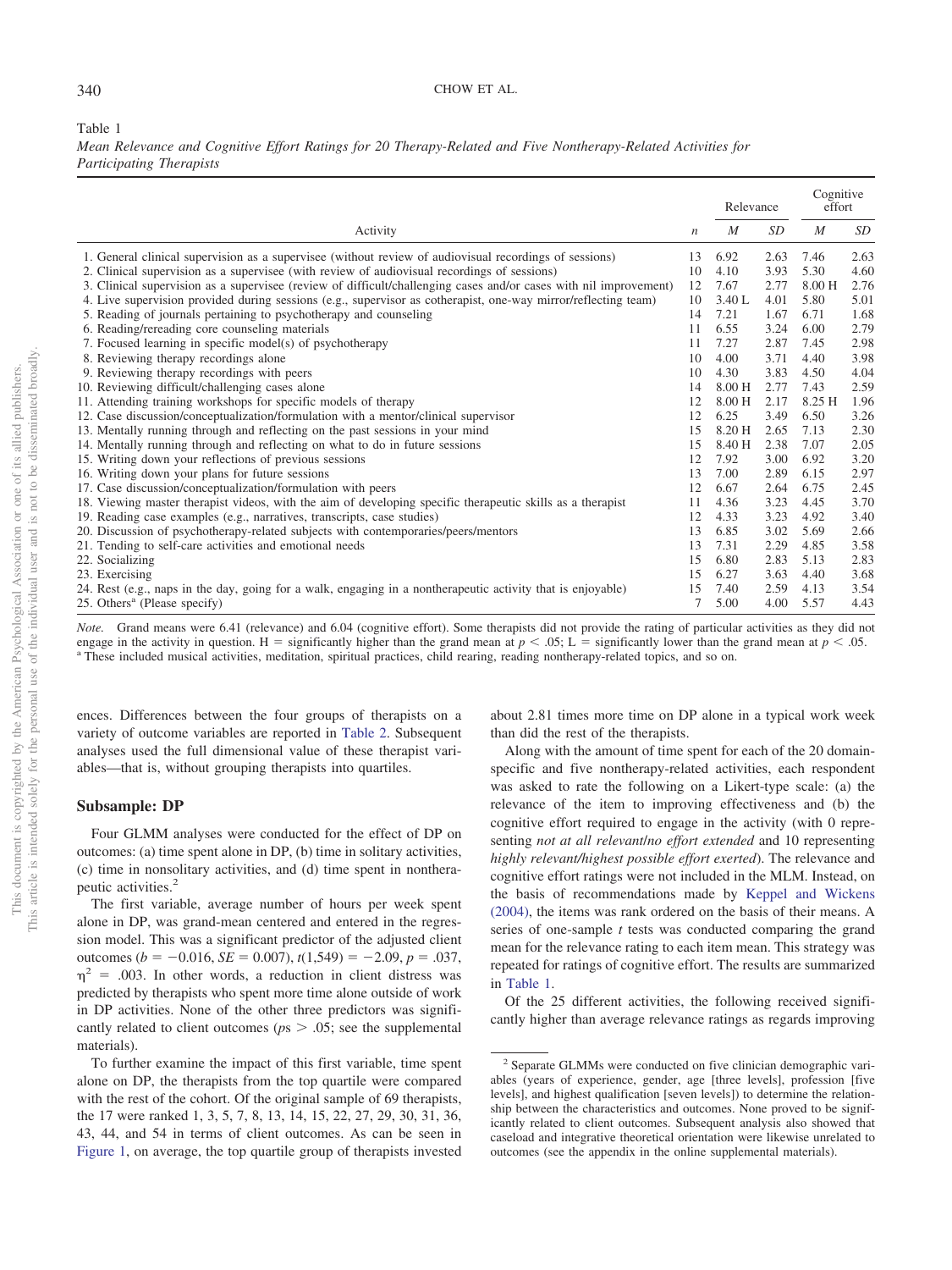<span id="page-4-0"></span>

| Table 2                                                                         |  |
|---------------------------------------------------------------------------------|--|
| Therapists Grouped into Quartiles (Qs) of Adjusted Client Outcomes ( $N = 69$ ) |  |

| $O^a$          | M(SD)                | Initial score: Adjusted CORE<br>score <sup>b</sup> | Raw $ESc$ | RCI mean<br>$(\%)^d$ | $(\%)^e$ | (%) | (%)  | of sessions | ending $(\% )$ | CS mean Deterioration No change Mean number Mean planned Mean unplanned<br>ending $(\% )$ |
|----------------|----------------------|----------------------------------------------------|-----------|----------------------|----------|-----|------|-------------|----------------|-------------------------------------------------------------------------------------------|
|                | 19.57(7.17)          | 8.75                                               | .50       | 76.6                 | 58.9     | 1.6 | 22.0 | 4.52        | 73.4           | 12.2                                                                                      |
|                | $2\quad 20.10(7.37)$ | 10.75                                              | 1.25      | 67.6                 | 46.5     | 2.2 | 30.2 | 4.44        | 60.5           | 15.7                                                                                      |
| 3              | 19.02 (7.45)         | 12.07                                              | 0.99      | 57.8                 | 34.2     | 3.4 | 38.9 | 5.74        | 51.7           | 23.4                                                                                      |
| $\overline{4}$ | 20.05(7.57)          | 14.17                                              | 0.76      | 50.3                 | 25.2     | 4.7 | 44.5 | 6.30        | 27.7           | 22.5                                                                                      |

 ${}^{\text{a}}$  Q 1 = best performing therapists, Q 4 = poorest performing therapists. Sample sizes were 17, 17, 17, 17, and 18 for Q 1, Q 2, Q 3, and Q 4, respectively. <sup>6</sup> Adjusted Clinical Outcomes in Routine Evaluation (CORE) score = posttreatment CORE scores, adjusted for initial (pretreatment) CORE scores. Lower scores indicate better outcomes.  $\epsilon$ Raw ES = single-group pre–post effect size using the standard deviation of the pretreatment scores. <sup>d</sup> Percentage of clients with a score change  $\geq$ RCI (reliable change index; [Jacobson & Truax, 1991\)](#page-7-20). <sup>e</sup> Precentage of clients with a score change ≥CS (clinical significance; [Jacobson & Truax, 1991\)](#page-7-20).

effectiveness: "Reviewing difficult/challenging cases alone," "Attending training workshops for specific models of therapy," "Mentally running through and reflecting on the past sessions in your mind," and "Mentally running through and reflecting on what to do in future sessions." Live supervision provided during sessions was rated the least relevant (all  $ps < .05$ ).

With regard to cognitive effort, therapists only rated "Clinical supervision as a supervisee (review of difficult/challenging cases and/or cases with nil improvement)" and "Attending training workshops for specific models of therapy" as requiring significantly higher than average effort (all  $ps < .05$ ). None of the relevance ratings were significantly correlated with therapist average outcomes. Among the cognitive effort ratings, only "Reviewing therapy recordings alone" was significantly correlated with therapist average outcomes ( $rs = -.665$ ,  $n = 10$ ,  $p = .036$ ). With the exception of "Live supervision provided during sessions," "Reading/rereading core counseling materials," "Writing



<span id="page-4-1"></span>*Figure 1.* Comparing therapists from the top quartile with the others in the lower quartiles on the basis of their adjusted client outcomes as a function of estimated time spent on deliberate practice alone per typical work week. Groupings of therapists were based on the ranking of the complete cohort from in the first study. Two out of the 17 therapists in Study 2 did not complete this part of the questionnaire. Numbers of therapists in quartile grouping: first quartile  $= 7$ ; second, third, and fourth quartiles  $= 8$ .

down your plans for future sessions," and "Tending to self-care activities and emotional needs," the perceived relevance of all items was significantly correlated with the cognitive effort ratings (*r*s ranging from .56 to .92).

#### **Discussion**

After adjusting for initial severity and accounting for organizational-level data, the analysis determined that 5.1% of the variance in outcome was attributable to the therapist—a finding consistent with prior research in this area [\(Baldwin & Imel, 2013\)](#page-7-16). Consistent with prior research, therapist demographic variables (age range, gender, highest qualification, professional discipline, years of experience) failed to predict client outcomes [\(Beutler et](#page-7-17) [al., 2004\)](#page-7-17). Other factors—including theoretical approach, degree of theoretical integration/eclecticism, and size of caseload—were tested but likewise did not predict client outcomes. With regard to caseload, researchers have noted the clinical relevance of feeling psychologically burdened with too many clients [\(Norcross & Guy,](#page-8-16) [2007\)](#page-8-16). It is possible, however, that the caseload measure in this study was confounded, reflecting the total number of cases treated instead of a count of concurrent clients.

DP, or the amount of time therapists spent alone in DP, was significantly related to outcomes. This finding is consistent with results from numerous studies in different professional domains, including sports, chess, business, computer programming, teaching, and medicine and surgery [\(Duckworth, Kirby, Tsukayama,](#page-7-18) [Berstein, & Ericsson, 2011;](#page-7-18) [Ericsson et al., 1993;](#page-7-2) [Gobet & Char](#page-7-5)[ness, 2006;](#page-7-5) [Keith & Ericsson, 2007;](#page-7-19) [Starkes, Deakin, Allard,](#page-8-17) [Hodges, & Hayes, 1996\)](#page-8-17). In contrast, no significant relationships were found between the amount of time spent in any of the specific activities surveyed and outcomes. In other words, no specific activity engaged in by therapists reliably led to better outcomes. Although contrary to expectations, this finding is consistent with that of [Ericsson et al. \(1993\),](#page-7-2) whose investigation of violinists also yielded no profile differences in terms of the ratings of relevance, enjoyment, and effort of related activities. Given that the overall amount of DP was related to effectiveness, it may be that the utility of engaging in a specific activity depends on the needs, knowledge, skills, and competencies of the specific clinician. To date, no study has examined a taxonomy of DP activities for therapists to improve effectiveness.

To illustrate the impact of DP on the acquisition of expertise, trajectories plotting the amount of time performers of varying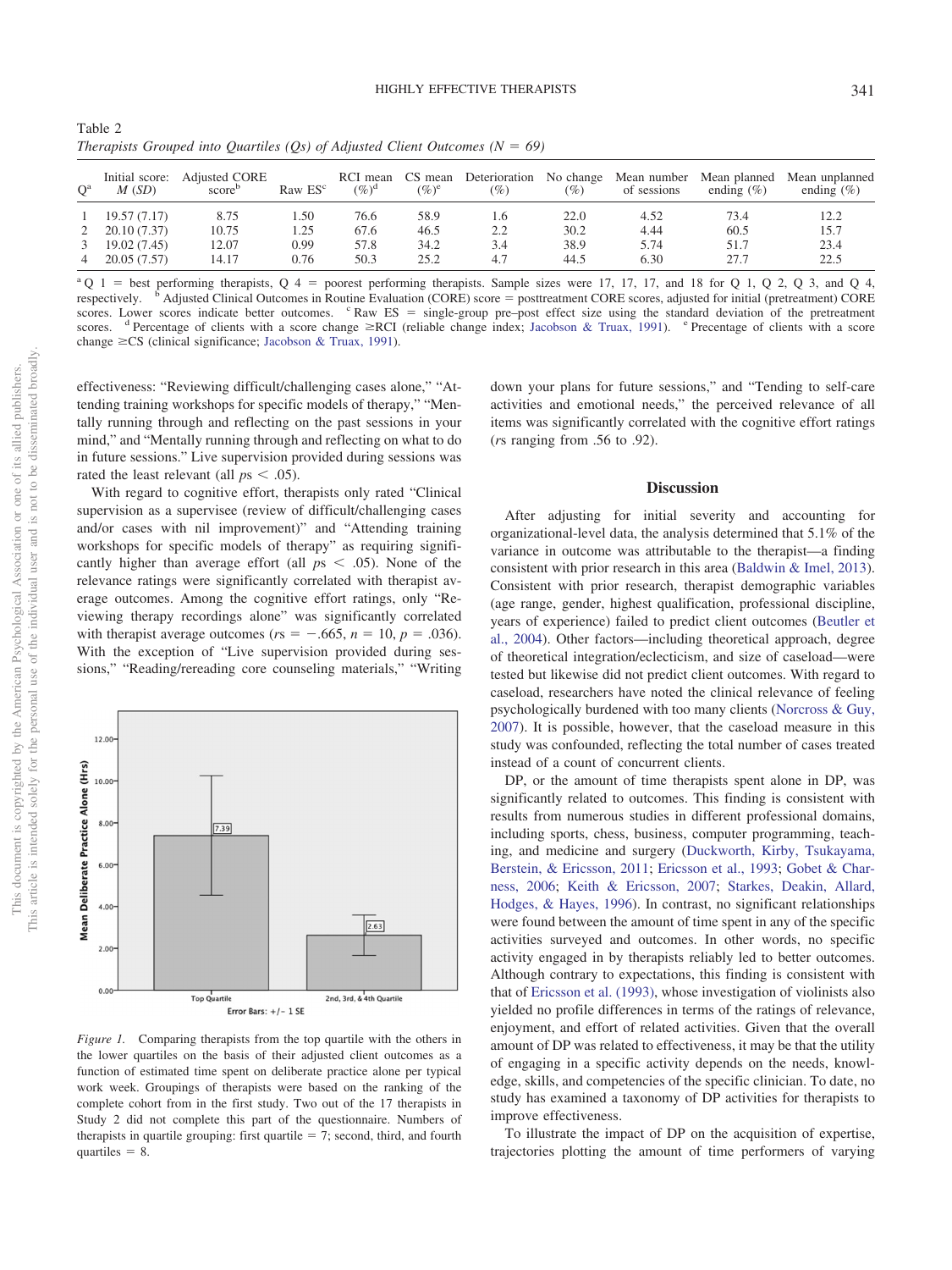ability spend in DP over time were created for the therapists in this study. Using a methodology similar to those used in prior studies [\(Charness, Tuffiash, Krampe, Reingold, & Vasyukova, 2005;](#page-7-21) [Er](#page-7-2)[icsson et al., 1993\)](#page-7-2), the amount of time spent in DP was based on self-report in a typical work week. This figure, in turn, was first multiplied by 52 (weeks per year) and then by years of experience. As the average amount of experience for the subsample was approximately 8 years, only these years of professional experience were included (see [Figure 2\)](#page-5-0).

As [Figure 2](#page-5-0) illustrates, the estimated accumulative time spent by the top quartile (most effective therapists) was, on average, about 2.8 times more hours per week engaged in DP activities aimed at improving effectiveness than the rest of the other therapists. Although intriguing, there are some caveats. First and foremost, the sample was small. Second, the numbers of hours spent in DP were both self-reported and based on retrospective recall, not actual measurement. Third, therapists in the study were at different developmental stages in their professional careers. As a result, time estimates may have been related more to skills maintenance than skills acquisition, because the figure was indicative of each therapist's current ratings of the time spent in working to improve clinical skills.

It is possible to speculate on a differential effect of time spent engaging in DP during the early professional developmental phase of skills acquisition compared with the current maintenance of the relevant psychotherapeutic competencies. Given that most clinicians are likely to have spent more time in training during the initial phases of their careers, it would be advisable for future studies to include beginning therapists (e.g., [Budge et al., 2013\)](#page-7-22).



<span id="page-5-0"></span>*Figure 2.* Comparing therapists from the top quartile with the others in the lower quartiles on the basis of their adjusted client outcomes as a function of their accumulative time spent on deliberate practice alone in the first 8 years of clinical practice. Error bars represent standard errors of the mean.

They would be less susceptible to bias recall of time spent in DP alone, and one could also test whether differences in early professional development are mediated by time spent in solitary practice.

In the subsample, four domain-specific activities received higher than average relevance ratings: (a) reviewing difficult/ challenging cases alone, (b) attending training workshops for specific models of therapy, (c) mentally running through and reflecting on the past sessions in your mind, and (d) mentally running through and reflecting on what to do in future sessions. Given that these ratings were accumulated from clinicians of varying effectiveness (e.g., the most and least effective), their meaning and relationship to performance is unclear. Clinicians could, for example, rate a specific activity as highly relevant while simultaneously not engaging in it. Moreover, research on learning calls into question the reliability and validity of student and instructor selfratings of effective methods for enhancing learning [\(Bjork &](#page-7-23) [Bjork, 2011;](#page-7-23) [Shea & Morgan, 1979\)](#page-8-18).

Studies on DP highlight the role of cognitive effort in the acquisition of domain-specific knowledge and skills [\(Ericsson et](#page-7-2) [al., 1993;](#page-7-2) [Ericsson & Lehmann, 1996\)](#page-7-7). Of the 25 activities listed, one significant correlation was found between outcomes and the cognitive effort ratings of "Reviewing of therapy recordings alone." In other words, therapists with better outcomes rated the activity of reviewing of therapy recordings alone as requiring more cognitive effort than other activities. Researchers have noted the important role that reviewing performance recordings can play in the identification and remediation of errors [\(Abbass, 2004;](#page-6-0) [Binder,](#page-7-24) [1999;](#page-7-24) [Ericsson, 1996;](#page-7-0), [2006;](#page-7-1) [Norcross & VandenBos, 2011\)](#page-8-19). It is also possible to speculate that with more cognitive demands in a given practice activity, the learner is more likely to benefit in the process [\(Bjork & Bjork, 2011\)](#page-7-23).

Across the entire cohort, the significant correlations between relevance and cognitive effort ratings for the majority of practice activities was consistent with the findings of previous studies (e.g., [Ericsson et al., 1993;](#page-7-2) [Starkes et al., 1996\)](#page-8-17), suggesting that activities deemed highly relevant also tended to be perceived as requiring high cognitive effort. In addition, two items received higher than average cognitive effort ratings: (a) clinical supervision as a supervisee (review of difficult/challenging cases and/or nonprogressing cases) and (b) attending training/workshops for specific models of therapy. Once again, given that these ratings were accumulated from clinicians across clinicians of varying effectiveness (e.g., the most and least effective), their meaning and relationship to performance is unclear. Clinicians could have rated a particular item as cognitively demanding while never actually engaging in the activity. A replication of the present study with a significantly larger sample is ongoing and will hopefully provide the statistical power necessary for a more robust examination of the relationship between outcomes and both the relevance of and cognitive effort required for engaging in specific domain-related activities.

Although the present results are intriguing and point to a heretofore unexplored topic in the area of professional development, this study does suffer from a number of limitations. Given its exploratory nature, many variables were included in the analyses, thereby increasing the risk of Type I error. To address this concern, Bonferroni corrections were used in the second and smaller study in accordance with the number of GLMMs. Still, the risk remains. These initial findings await replication.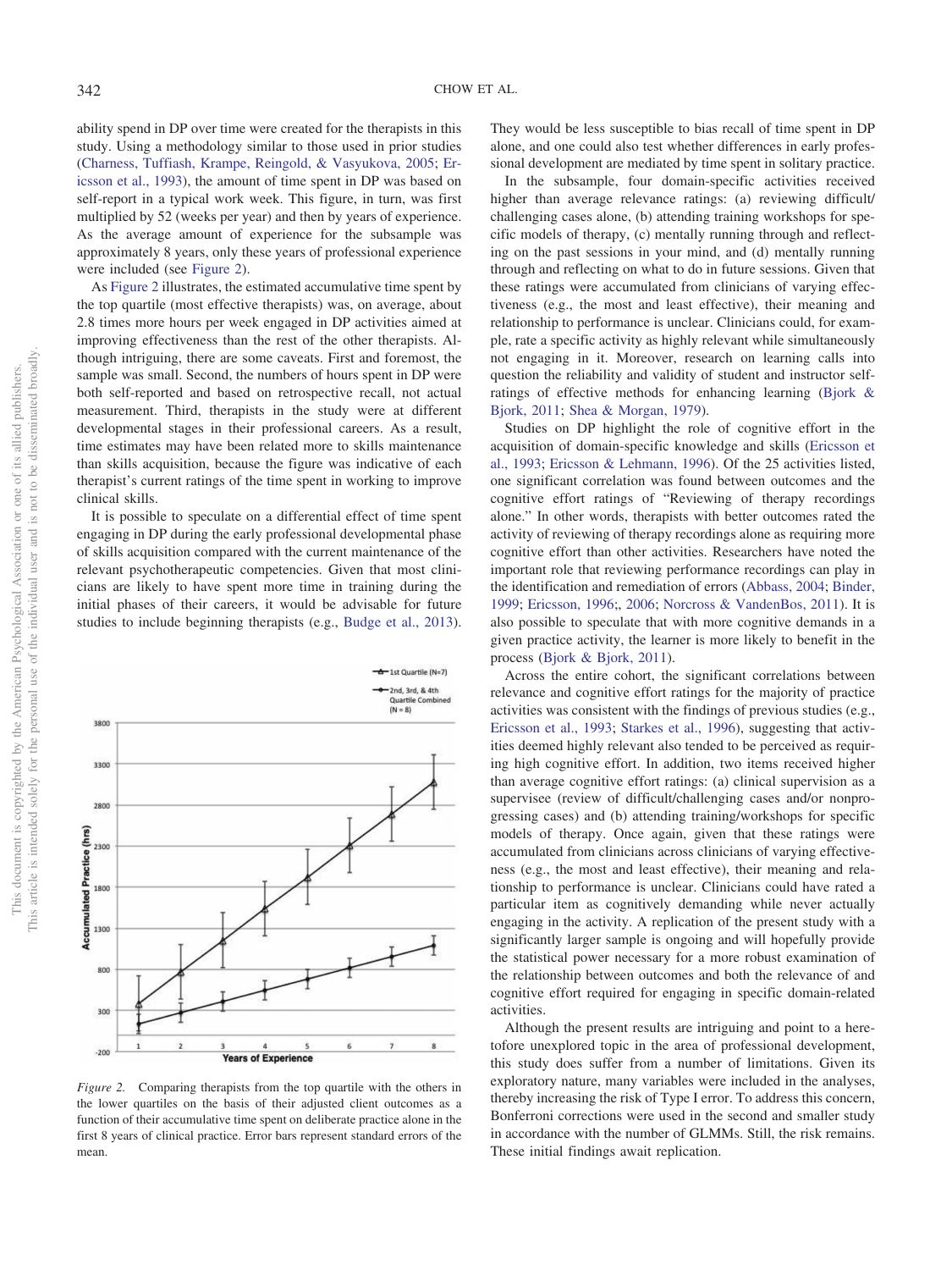As already noted, the portion of the study related to DP had 17 participants. Although previous studies of therapist effects have had a range of sample sizes—from as large as 91 within a university counseling center [\(Okiishi, Lambert, Nielsen, & Ogles, 2003\)](#page-8-20) to as small as nine therapists in a mental health clinic for male veterans [\(Luborsky, McLellan, Woody, O'Brien, & Auerbach,](#page-8-21) [1985\)](#page-8-21)—the number of participants in the DP portion of this study limits generalizability. More important, perhaps, is the nature of the sample. To begin, top performers were overrepresented, thereby increasing the homogeneity of therapist effectiveness and preventing more robust comparisons with poorly performing clinicians. Not surprisingly, perhaps, therapists in the least effective group were less likely to participate in this study. The combination clearly leads to a risk of a self-selection bias limiting the generalizability of the results.

One additional limitation that deserves mention is the use of retrospective methods in assessing the amount of time spent in therapy-related and unrelated activities. Although consistent with other DP research, the validity of such methods is a matter of debate (e.g., [Charness et al., 2005;](#page-7-21) [Ericsson et al., 1993;](#page-7-2) [Law,](#page-8-22) [Côté, & Ericsson, 2007\)](#page-8-22). Unlike other performance domains (e.g., sports, music) in which confirmation of DP time is more feasible (e.g., interviews with coaches, teachers, parents), the highly individualized and, to date, private nature of psychotherapy practice makes cross-validation with independent raters impractical (excepting, perhaps, time spent in supervision, mentoring, and staffing). Rating done by others of an adult's solitary behavior presents obvious challenges. Prospective journaling, in which individuals keep logs of activity over a set period of time may allow for more accurate estimates of engagement in DP [\(Shiffman, Stone, &](#page-8-23) [Hufford, 2008\)](#page-8-23). In real-world clinical settings, such as those examined in this study, any such efforts would need to be carefully balanced with time pressures faced by practitioners. Finally, compared with [Clark et al.'s \(2009\)](#page-7-8) average number of sessions of 6.35, the limited length of treatment in this study  $(M = 4.72)$  might constrain its implications when considering samples with longer treatments. Nonetheless, the majority of clients had a planned termination of the treatment process, which might suggest a briefer approach among this cohort.

In accounting for the reasons professionals do not spend more time in DP (aside from the lack of financial compensation for practice time), [Ericsson \(2009\)](#page-7-25) noted the following:

Most professionals—such as doctors, nurses, stockbrokers, and accountants— do not receive the constant pressure from performing in front of an audience of paying ticket holders, like actors, musicians, and athletes. The lack of scrutiny and perhaps feedback may be an important difference that explains why many doctors do not spontaneously adopt the best practice methods for treating their patients, and spend a rather modest amount of time engaged in deliberate practice and effortful training to improve and maintain their skills. . . . The greatest obstacle for deliberate practice during work is the lack of immediate objective feedback. (p. 422)

[Ericsson \(2009\)](#page-7-25) pointed to one significant practice-related barrier to engaging in DP: lack of immediate feedback. Research documents that therapists routinely overestimate their effectiveness— on average, by about 65% [\(Miller, Hubble, & Duncan,](#page-8-24) [2007;](#page-8-24) [Walfish, McAlister, O'Donnell, & Lambert, 2012\)](#page-8-25). [Miller et](#page-8-24) [al. \(2007\)](#page-8-24) argued persuasively that such findings may in part contribute to less time being devoted to improving performance. As both prior research and the present study confirm, experience is not a reliable predictor of outcomes (cf. [Beutler et al., 2004\)](#page-7-17). Indeed, despite the early gains of skill-based competencies in their careers, professionals tend to plateau in their development [\(Eric](#page-7-25)[sson, 2009\)](#page-7-25).

Recently, a number of valid, reliable, and feasible measures for systematically monitoring progress in clinical practice have become available to practitioners, the routine use of which have been shown in multiple randomized clinical trials to reduce dropout and deterioration rates [\(Hannan et al., 2005;](#page-7-26) [Simon, Lambert, Harris,](#page-8-26) [Busath, & Vazquez, 2012\)](#page-8-26) while simultaneously improving treatment outcomes [\(Lambert & Shimokawa, 2011;](#page-8-27) [Miller, Duncan,](#page-8-28) [Brown, Sorrell, & Chalk, 2006\)](#page-8-28). In this regard, [Ericsson \(2009\)](#page-7-25) indicated that the key aspect of feedback is pushing performers to "seek out challenges that go beyond their current level of reliable achievement—ideally in a safe and optimal learning context that allows immediate feedback and gradual refinement by repetition" (p. 425). Possibly, DP in the psychotherapy profession can be specifically targeted the following areas: (a) improving outcomes of at-risk cases; (b) creating social experiments in naturalistic settings to test, recalibrate, and improve empathic accuracy [\(Sri](#page-8-29)[pada et al., 2011\)](#page-8-29); (c) enhancing environments for targeted learning of fundamental therapeutic skills, such as rehearsing difficult conversations [\(Bjork & Bjork, 2011;](#page-7-23) [Burns, 2009\)](#page-7-27); (d) using standardized patients' simulated case vignettes to improve interaction with clients [\(Issenberg, McGaghie, Petrusa, Gordon, &](#page-7-28) [Scalese, 2005;](#page-7-28) [Ravitz et al., 2013\)](#page-8-30), and (e) setting aside time to reflect and plan ahead [\(Lemov, Woolway, & Yezzi, 2012;](#page-8-31) [Miller](#page-8-0) [& Hubble, 2011\)](#page-8-0).

The present study provides preliminary evidence for the role that DP plays in the development of highly effective therapists. Parallel to the development of expertise in sports [\(Starkes et al.,](#page-8-17) [1996\)](#page-8-17), highly effective therapists spent more time engaged in activities outside of practice specifically aimed at improving performance while practicing. DP might provide the necessary scaffolding for the development of therapeutic skills beyond a given therapist's current ability. Beyond devoting time to the process, it is not known what moderator variables may influence, enhance, or suppress the engagement in DP or the consolidation of the effects of DP on client outcomes. It is entirely possible, for example, that DP may need to occur in combination with other activities (e.g., traditional classroom training, work–life balance, time off for personal activities) to enhance learning, skills acquisition, and maintenance of expert performance.

No longer treated as a nuisance variable [\(Garfield, 1997\)](#page-7-29), therapist effects have become a serious focus of clinical trials and naturalistic research [\(Baldwin & Imel, 2013\)](#page-7-16). The findings reported here are consistent with those of prior research. Clearly, therapists vary in their ability to engage and help clients. The results from the present study point toward the important role of time spent in solitary practice in accounting for such differences.

#### **References**

<span id="page-6-0"></span>Abbass, A. (2004). Small-group videotape training for psychotherapy skills development. *Academic Psychiatry, 28,* 151–155. [http://dx.doi.org/](http://dx.doi.org/10.1176/appi.ap.28.2.151) [10.1176/appi.ap.28.2.151](http://dx.doi.org/10.1176/appi.ap.28.2.151)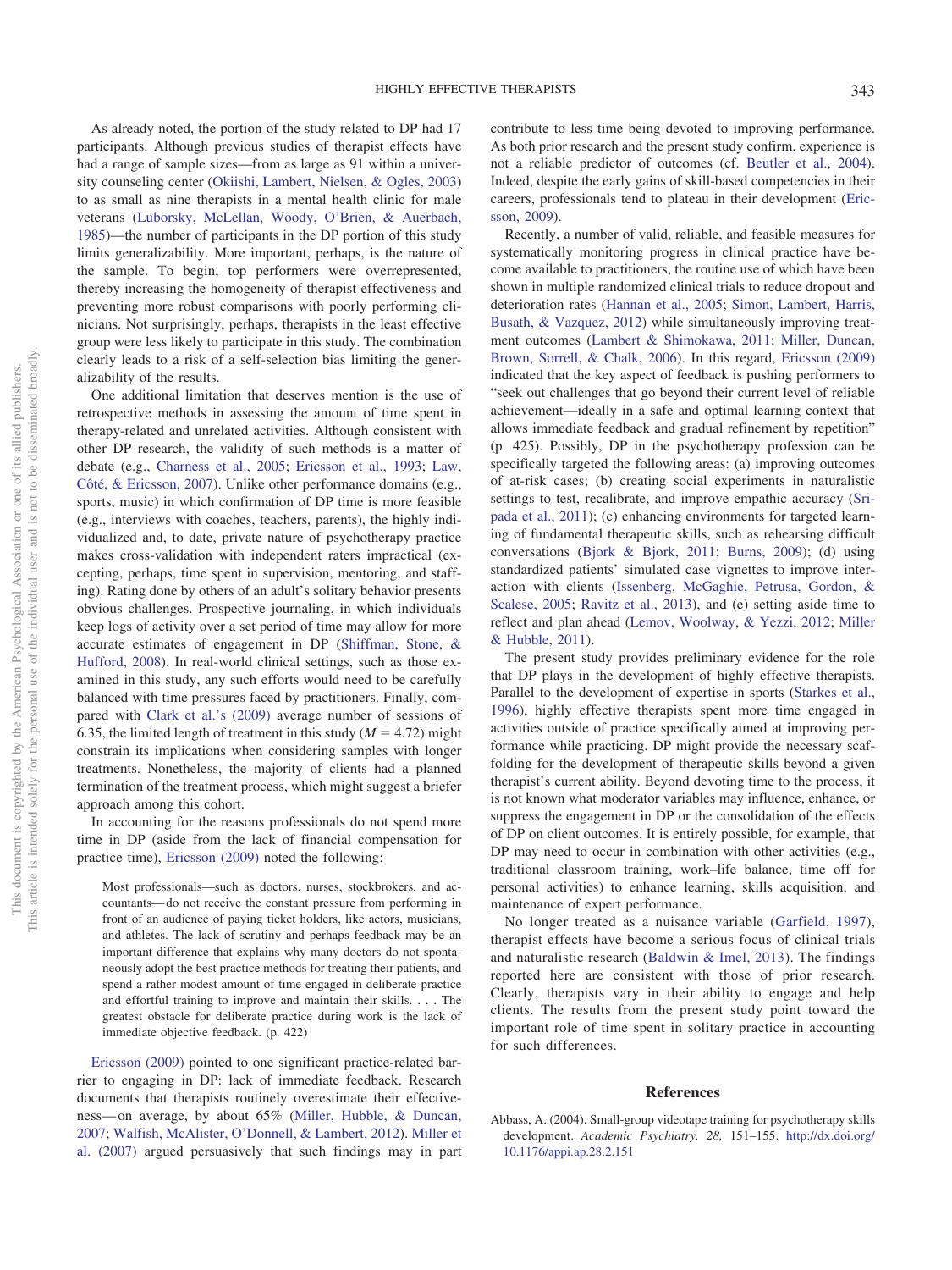- <span id="page-7-12"></span>Andrews, W. P., Wislocki, A. P., Short, F., Chow, D., & Minami, T. (2013). A five-year evaluation of the human givens therapy using a practice research network. *Mental Health Review Journal, 18,* 165–176. <http://dx.doi.org/10.1108/MHRJ-04-2013-0011>
- <span id="page-7-16"></span>Baldwin, S. A., & Imel, Z. E. (2013). Therapist effects: Findings and methods. In M. J. Lambert (Ed.), *Bergin and Garfield's handbook of psychotherapy and behavior change* (6th ed., pp. 259 –297). New York: Wiley.
- <span id="page-7-17"></span>Beutler, L. E., Malik, M., Alimohamed, S., Harwood, T. M., Talebi, H., Noble, S.,... Wong, E. (2004). Therapist variables. In M. J. Lambert (Ed.), *Bergin and Garfield's handbook of psychotherapy and behavior change* (5th ed., pp. 227–306). New York: Wiley.
- <span id="page-7-24"></span>Binder, J. L. (1999). Issues in teaching and learning time-limited psychodynamic psychotherapy. *Clinical Psychology Review, 19,* 705–719. [http://dx.doi.org/10.1016/S0272-7358\(98\)00078-6](http://dx.doi.org/10.1016/S0272-7358%2898%2900078-6)
- <span id="page-7-23"></span>Bjork, E. L., & Bjork, R. A. (2011). Making things hard on yourself, but in a good way: Creating desirable difficulties to enhance learning. In M. A. Gernsbacher, R. W. Pew, L. M. Hough, & J. R. Pomerantz (Eds.), *Psychology and the real world: Essays illustrating fundamental contri*butions to society (pp. 56-64). New York: Worth.
- <span id="page-7-22"></span>Budge, S. L., Owen, J. J., Kopta, S. M., Minami, T., Hanson, M. R., & Hirsch, G. (2013). Differences among trainees in client outcomes associated with the phase model of change. *Psychotherapy: Theory, Research & Practice, 50,* 150 –157. <http://dx.doi.org/10.1037/a0029565>
- <span id="page-7-27"></span>Burns, D. D. (2009, December). *Advanced empathy skills*. Lecture presented at the Evolution of Psychotherapy Conference, Anaheim, CA.
- <span id="page-7-21"></span>Charness, N., Tuffiash, M., Krampe, R., Reingold, E., & Vasyukova, E. (2005). The role of deliberate practice in chess expertise. *Applied Cognitive Psychology, 19,* 151–165. <http://dx.doi.org/10.1002/acp.1106>
- <span id="page-7-9"></span>Chow, D. (2014). *The study of supershrinks: Development and deliberate practices of highly effective psychotherapists*. Unpublished doctoral dissertation, Curtin University.
- <span id="page-7-15"></span>Chow, D., & Miller, S. D. (2012). *Retrospective analysis of psychotherapists' involvement in deliberate practice (RAPIDPractice)*. Unpublished manuscript.
- <span id="page-7-8"></span>Clark, D. M., Layard, R., Smithies, R., Richards, D. A., Suckling, R., & Wright, B. (2009). Improving access to psychological therapy: Initial evaluation of two UK demonstration sites. *Behaviour Research and Therapy, 47,* 910 –920. <http://dx.doi.org/10.1016/j.brat.2009.07.010>
- <span id="page-7-10"></span>Connell, J., & Barkham, M. (2007). *CORE-10 user manual, Version 1.1*. Rugby, UK: CORE System Trust & CORE Information Management Systems Ltd.
- <span id="page-7-6"></span>Côté, J., Ericsson, K., & Law, M. P. (2005). Tracing the development of athletes using retrospective interview methods: A proposed interview and validation procedure for reported information. *Journal of Applied Sport Psychology, 17,* 1–19. [http://dx.doi.org/10.1080/](http://dx.doi.org/10.1080/10413200590907531) [10413200590907531](http://dx.doi.org/10.1080/10413200590907531)
- <span id="page-7-3"></span>Crits-Christoph, P., Gibbons, M. B., Hamilton, J., Ring-Kurtz, S., & Gallop, R. (2011). The dependability of alliance assessments: The alliance– outcome correlation is larger than you might think. *Journal of Consulting and Clinical Psychology, 79,* 267–278. [http://dx.doi.org/](http://dx.doi.org/10.1037/a0023668) [10.1037/a0023668](http://dx.doi.org/10.1037/a0023668)
- <span id="page-7-18"></span>Duckworth, A. L., Kirby, T. A., Tsukayama, E., Berstein, H., & Ericsson, K. A. (2011). Deliberate practice spells success: Why grittier competitors tiumph at the National Spelling Bee. *Social Psychological and Personality Science, 2,* 174 –181. [http://dx.doi](http://dx.doi.org/10.1177/1948550610385872) [.org/10.1177/1948550610385872](http://dx.doi.org/10.1177/1948550610385872)
- <span id="page-7-0"></span>Ericsson, K. A. (1996). The acquisition of expert performance: An introduction to some of the issues. In K. A. Ericsson (Ed.), *The road to excellence: The acquisition of expert performance in the arts and sciences, sports, and games* (pp. 1–50). Mahwah, NJ: Erlbaum.
- <span id="page-7-14"></span>Ericsson, K. A. (2004). Deliberate practice and the acquisition and maintenance of expert performance in medicine and related domains. *Aca-*

*demic Medicine, 79*(Suppl. 10), S70 –S81. [http://dx.doi.org/10.1097/](http://dx.doi.org/10.1097/00001888-200410001-00022) [00001888-200410001-00022](http://dx.doi.org/10.1097/00001888-200410001-00022)

- <span id="page-7-1"></span>Ericsson, K. A. (2006). The Influence of experience and deliberate practice on the development of superior expert performance. In K. A. Ericsson, N. Charness, P. J. Feltovich, & R. R. Hoffman (Eds.), *The Cambridge handbook of expertise and expert performance* (pp. 683–704). Cambridge, England: Cambridge University Press. [http://dx.doi.org/10.1017/](http://dx.doi.org/10.1017/CBO9780511816796.038) [CBO9780511816796.038](http://dx.doi.org/10.1017/CBO9780511816796.038)
- <span id="page-7-25"></span>Ericsson, K. A. (2009). Enhancing the development of professional performance: Implications from the study of deliberate practice. In K. A. Ericsson (Ed.), *Development of professional expertise: Toward measurement of expert performance and design of optimal learning environments* (pp. 405–431). New York: Cambridge University Press.
- <span id="page-7-2"></span>Ericsson, K. A., Krampe, R. T., & Tesch-Romer, C. (1993). The role of deliberate practice in the acquisition of expert performance. *Psychological Review, 100,* 363– 406. [http://dx.doi.org/10.1037/0033-295X.100.3](http://dx.doi.org/10.1037/0033-295X.100.3.363) [.363](http://dx.doi.org/10.1037/0033-295X.100.3.363)
- <span id="page-7-7"></span>Ericsson, K. A., & Lehmann, A. C. (1996). Expert and exceptional performance: Evidence of maximal adaptation to task constraints. *Annual Review of Psychology, 47,* 273–305. [http://dx.doi.org/10.1146/annurev](http://dx.doi.org/10.1146/annurev.psych.47.1.273) [.psych.47.1.273](http://dx.doi.org/10.1146/annurev.psych.47.1.273)
- Ericsson, K. A., Nandagopal, K., & Roring, R. W. (2009). Toward a science of exceptional achievement: Attaining superior performance through deliberate practice. In W. C. Bushell, E. L. Olivio, & N. D. Theise (Eds.), *Longevity, regeneration, and optimal health: Integrating Eastern and Western perspectives: Annals of the New York Academy of Sciences* (Vol. 1172, pp. 199 –217). Hoboken, NJ: Wiley-Blackwell.
- <span id="page-7-13"></span>Evans, C., Connell, J., Barkham, M., Margison, F., McGrath, G., Mellor-Clark, J., & Audin, K. (2002). Towards a standardised brief outcome measure: Psychometric properties and utility of the CORE-OM. *British Journal of Psychiatry, 180,* 51– 60. [http://dx.doi.org/10.1192/bjp.180](http://dx.doi.org/10.1192/bjp.180.1.51) [.1.51](http://dx.doi.org/10.1192/bjp.180.1.51)
- <span id="page-7-11"></span>Evans, C., Mellor-Clark, J., Margison, F., Barkham, M., Audin, K., Connell, J., & McGrath, G. (2000). CORE: Clinical outcomes in routine evaluation. *Journal of Mental Health, 9,* 247–255. [http://dx.doi.org/](http://dx.doi.org/10.1080/713680250) [10.1080/713680250](http://dx.doi.org/10.1080/713680250)
- <span id="page-7-29"></span>Garfield, S. L. (1997). The therapist as a neglected variable in psychotherapy research. *Clinical Psychology: Science and Practice*, 4, 40-43. <http://dx.doi.org/10.1111/j.1468-2850.1997.tb00097.x>
- <span id="page-7-5"></span>Gobet, F., & Charness, N. (2006). Expertise in chess. In K. A. Ericsson, N. Charness, P. J. Feltovich, & R. R. Hoffman (Eds.), *The Cambridge handbook of expertise and expert performance* (pp. 523–538). New York: Cambridge University Press. [http://dx.doi.org/10.1017/](http://dx.doi.org/10.1017/CBO9780511816796.030) [CBO9780511816796.030](http://dx.doi.org/10.1017/CBO9780511816796.030)
- <span id="page-7-26"></span>Hannan, C., Lambert, M. J., Harmon, C., Nielsen, S. L., Smart, D. W., Shimokawa, K., & Sutton, S. W. (2005). A lab test and algorithms for identifying clients at risk for treatment failure. *Journal of Clinical Psychology, 61,* 155–163. <http://dx.doi.org/10.1002/jclp.20108>
- <span id="page-7-4"></span>Horvath, A. O., Del Re, A. C., Flückiger, C., & Symonds, D. (2011). Alliance in individual psychotherapy. *Psychotherapy, 48,* 9 –16. [http://](http://dx.doi.org/10.1037/a0022186) [dx.doi.org/10.1037/a0022186](http://dx.doi.org/10.1037/a0022186)
- <span id="page-7-28"></span>Issenberg, S. B., McGaghie, W. C., Petrusa, E. R., Gordon, D. L., & Scalese, R. J. (2005). Features and uses of high-fidelity medical simulations that lead to effective learning: A BEME systematic review. *Medical Teacher, 27,* 10 –28. [http://dx.doi.org/10.1080/](http://dx.doi.org/10.1080/01421590500046924) [01421590500046924](http://dx.doi.org/10.1080/01421590500046924)
- <span id="page-7-20"></span>Jacobson, N. S., & Truax, P. (1991). Clinical significance: A statistical approach to defining meaningful change in psychotherapy research. *Journal of Consulting and Clinical Psychology, 59,* 12–19. [http://dx.doi](http://dx.doi.org/10.1037/0022-006X.59.1.12) [.org/10.1037/0022-006X.59.1.12](http://dx.doi.org/10.1037/0022-006X.59.1.12)
- <span id="page-7-19"></span>Keith, N., & Ericsson, K. A. (2007). A deliberate practice account of typing proficiency in everyday typists. *Journal of Experimental Psychology: Applied, 13,* 135–145. <http://dx.doi.org/10.1037/1076-898X.13.3.135>